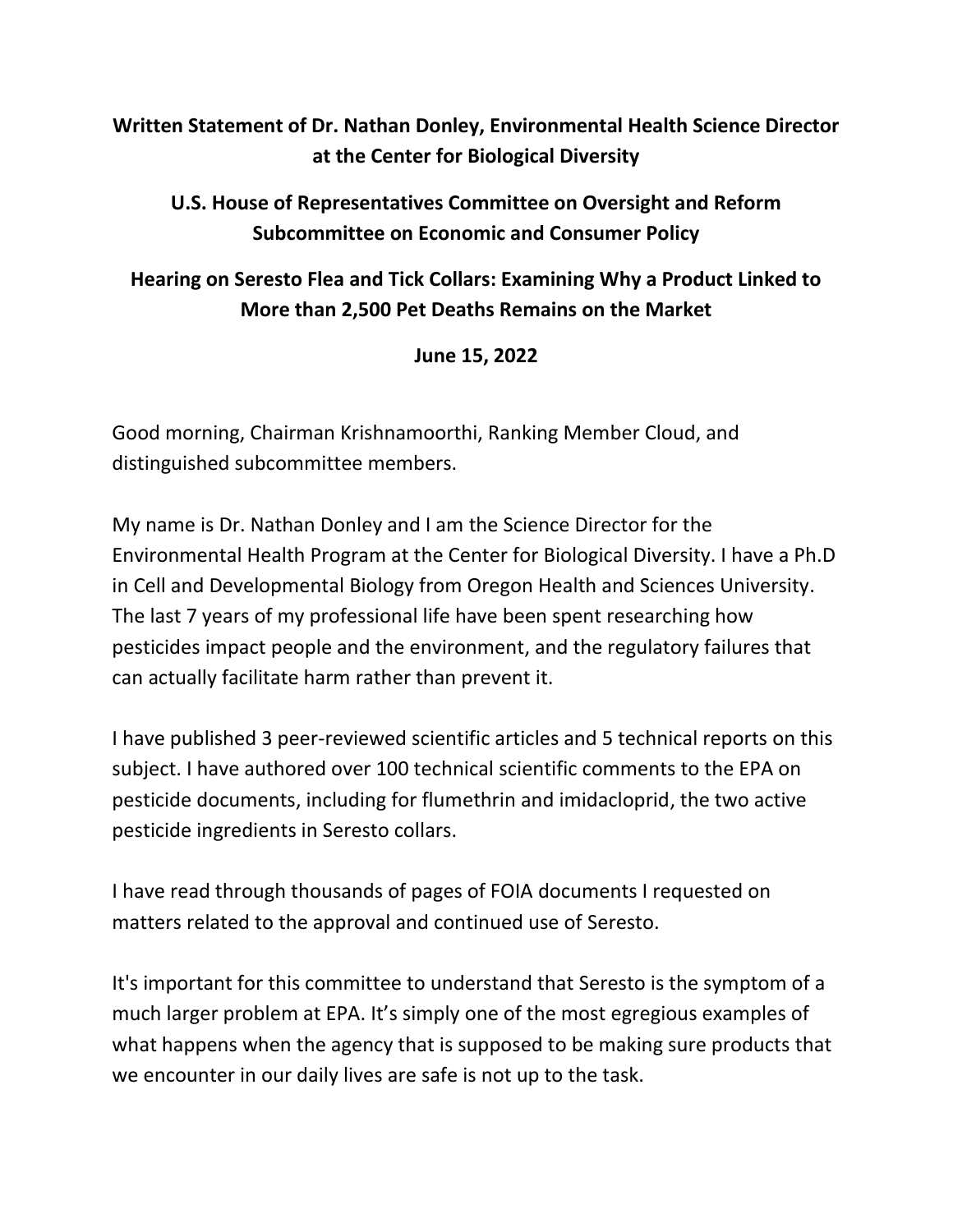Other than from the laboratory studies conducted by the pesticide companies themselves, the EPA actually knows very little about how pesticides will behave in the real world before they are approved. This is why incident-reporting by the public is essential to track pesticide impacts. And this is where EPA fails.

While other agencies, like the FDA, have robust systems to surveil harms from products under their purview, EPA only requires minimal information be submitted four times a year. And they delegate this responsibility to the pesticide industry itself. The limited information that is collected includes only the pesticide product name, where the incident occurred and the severity of the incident. That's it. Oftentimes the agency doesn't even know if the incident involves a dog or a cat.

Even though the EPA determines what incident information it collects, it then turns around and laments that the incident data are insufficient to take regulatory action to protect public health, the environment and our pets. It's a system designed to achieve nothing other than maintaining the status quo.

Worse yet, reported incidents significantly underestimate the true scope of harm. The EPA recently estimated that only 1 in 25 pesticide incidents involving another pesticide called dicamba was actually reported to the authorities. That's only a 4% reporting rate. Given that 100,000 people have reported their concerns about Seresto, this is very alarming, because the true number of harmful incidents to pets could potentially be far higher.

The EPA's counterpart in Canada was so concerned about Seresto incidents and harm to pets and humans that it denied Seresto approval in 2016. Canada analyzed US incident data and determined that Seresto collars had an incident rate 50 times greater than the average flea collar and 36 times greater than Canada's trigger for review.

The EPA has no trigger for review of any pesticide product no matter how much harm is being reported. Because the agency has no mandated trigger for